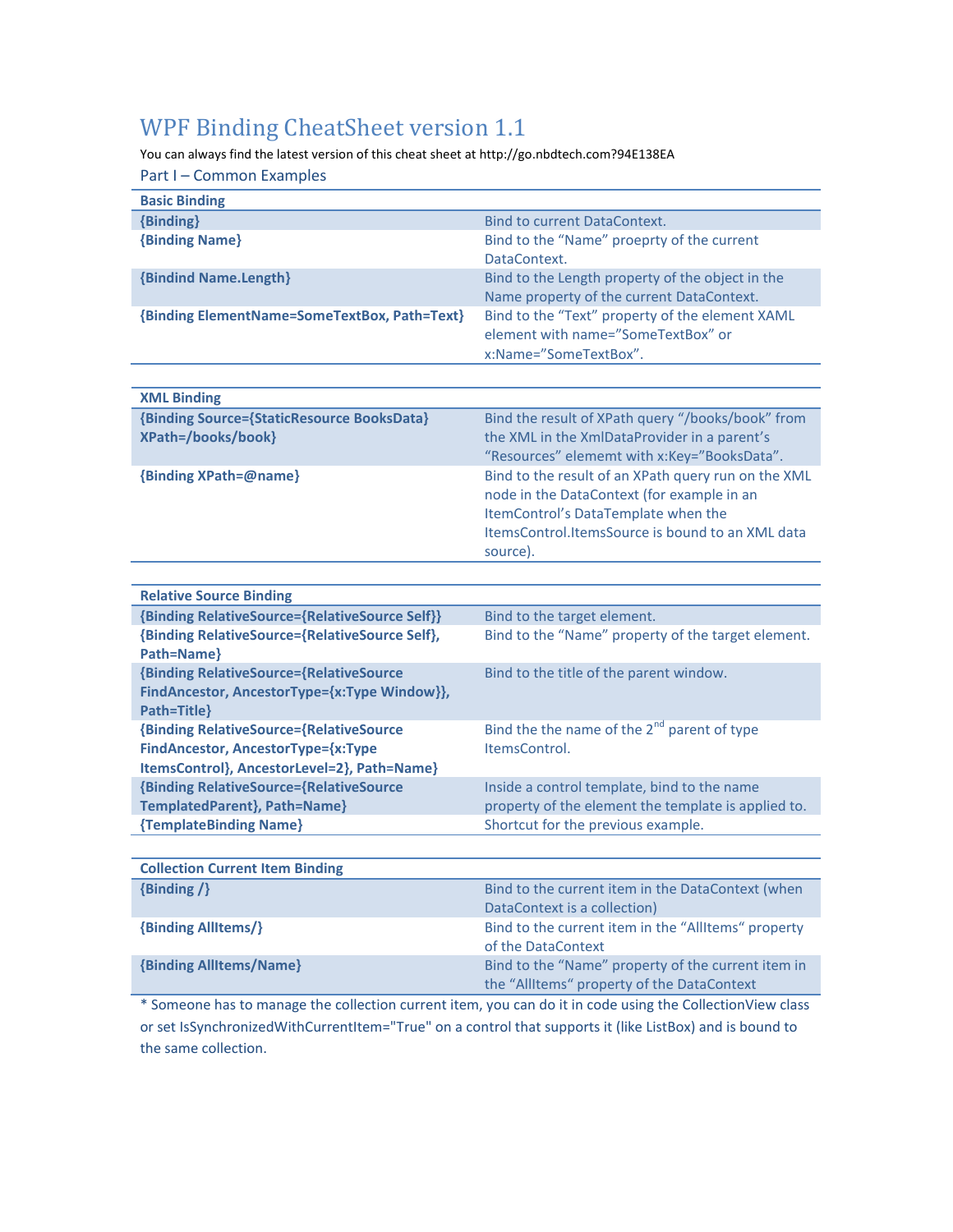## Part II – Alphabetical list of all Binding's properties

| <b>Property</b>           | <b>Description</b>                                                         |
|---------------------------|----------------------------------------------------------------------------|
| BindingGroupName (3.5sp1) | The name of the BindingGroup to which this binding belongs. A              |
|                           | BindingGroup is used to validate multiple bindings together (for example   |
|                           | when multiple changes should be submitted all at once).                    |
| BindsDirectlyToSource     | When using a DataSourceProvider derived class (for example a               |
|                           | ObjectDataProvider) setting this property to true will bind to the data    |
|                           | source provider object itself, leaving it false will bind to the data      |
|                           | contained in the data source.                                              |
| Converter                 | The converter to use, usually you create the converter in a parent         |
|                           | element's Resources element and reference it using a {StaticResource       |
|                           | name) or create the converter as a static field and reference it with      |
|                           | {x:Static ns:class.field}                                                  |
| ConverterCulture          | The culture passed to the converter.                                       |
| ConverterParameter        | The parameter passed to the converter                                      |
| ElementName               |                                                                            |
|                           | Element name, when binding to an element in the same XAML scope.           |
|                           | Can't be used if RelativeSource or Source is set.                          |
| FallbackValue             | Value to use when the Binding encounters an error                          |
| <b>IsAsync</b>            | Use when the property's get accessor takes a long time, to avoid blocking  |
|                           | the UI thread, While waiting for the value to arrive, the binding reports  |
|                           | the FallbackValue.                                                         |
| Mode                      | Direction of binding, possible options:                                    |
|                           | TwoWay - updates the target property or the source property                |
|                           | whenever the other one changes.                                            |
|                           | OneWay - updates the target property only when the source<br>$\bullet$     |
|                           | property changes.                                                          |
|                           | OneTime - updates the target property only when the<br>$\bullet$           |
|                           | application starts or when the DataContext undergoes a change.             |
|                           | OneWayToSource - updates the source property when the<br>$\bullet$         |
|                           |                                                                            |
|                           | target property changes, useful the target property is not a               |
|                           | dependency property - put the binding on what would normally               |
|                           | be the source and point it to the target.                                  |
|                           | Default - causes the default Mode value of target property to<br>$\bullet$ |
|                           | be used.                                                                   |
| NotifyOnSourceUpdated     | Raise the SourceUpdated event when a value is transferred from the         |
|                           | binding target to the binding source.                                      |
| NotifyOnTargetUpdated     | Raise the TargetUpdated event when a value is transferred from the         |
|                           | binding source to the binding target.                                      |
| NotifyOnValidationError   | Raise the Error attached event on the bound object.                        |
| Path                      | Source property.                                                           |
| RelativeSource            | Binding source relative to the target, possible options:                   |
|                           | {x:Static RelativeSource.Self} or {RelativeSource                          |
|                           | Self} bind to target element.                                              |
|                           |                                                                            |
|                           | {RelativeSource FindAncestor,                                              |
|                           | AncestorType={x:Type TypeName}} Bind to the first                          |
|                           | parent of type TypeName                                                    |
|                           | {RelativeSource FindAncestor,<br>$\bullet$                                 |
|                           | AncestorType={x:Type TypeName},                                            |
|                           | AnsestorLevel=n} Bind to the n <sup>th</sup> parent of type TypeName       |
|                           | {RelativeSource TemplatedParent} bind to the element                       |
|                           | this template is applied to (useful in control templates, consider         |